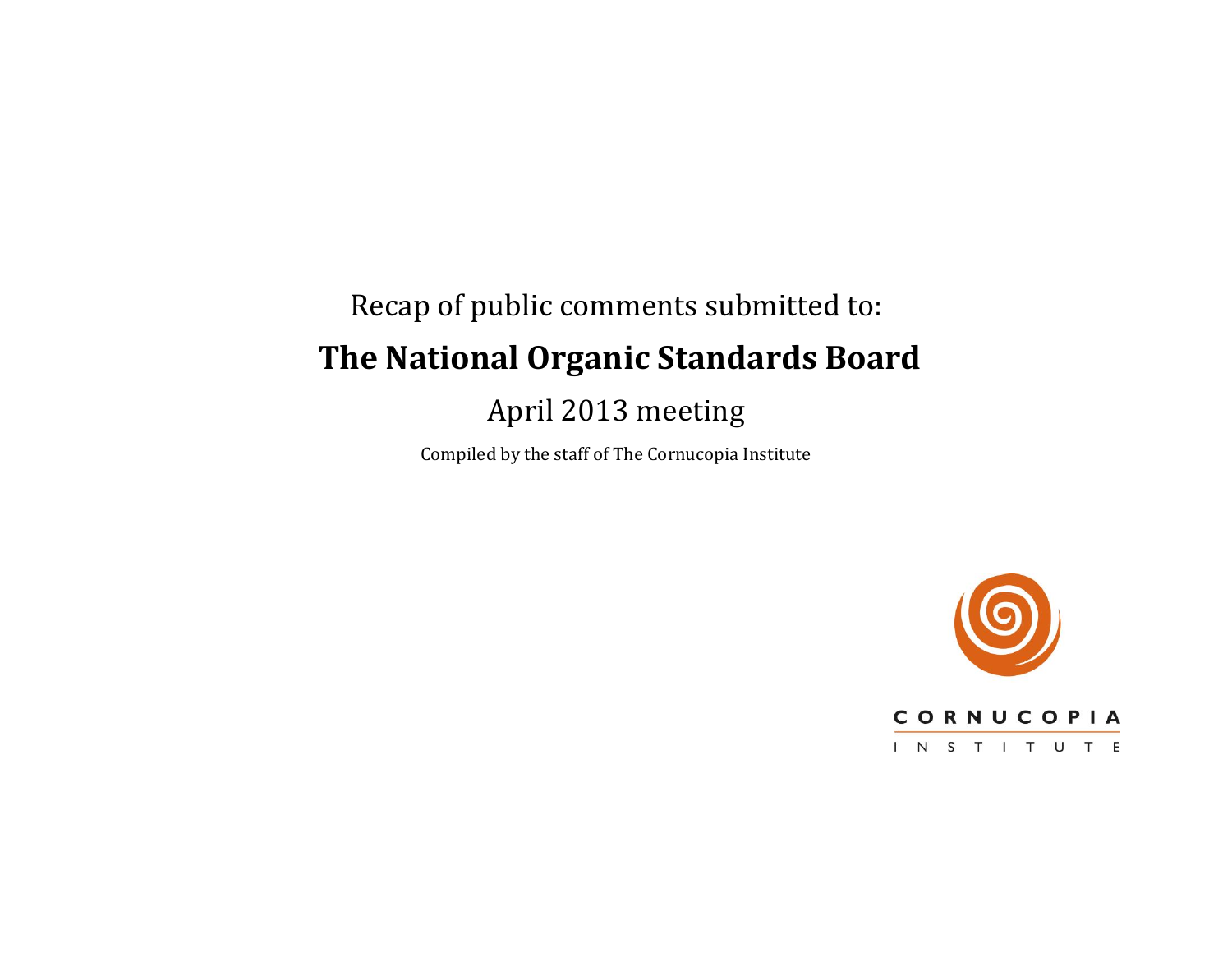# **Materials Subcommittee**

#### **Limited Scope TRs**

**Motion:** To adopt a proposal for a process for limited scope technical reviews

|                                    | <b>Support</b>                       | <b>Oppose</b>                         |
|------------------------------------|--------------------------------------|---------------------------------------|
| <b>Farmers/Citizens</b>            | None                                 | None                                  |
| <b>Public interest groups</b>      | <b>Beyond Pesticides</b>             | None                                  |
|                                    | The Cornucopia Institute             |                                       |
|                                    | National Organic Coalition           |                                       |
| <b>Food Processors/Handlers</b>    | None                                 | California Natural Products           |
|                                    |                                      | The Hain Celestial Group              |
| <b>Trade Associations/Industry</b> | None                                 | <b>Juice Products Association</b>     |
| <b>Consultants</b>                 |                                      | Organic Trade Association             |
|                                    |                                      | Organic Materials Review Organization |
|                                    |                                      | (OMRI) (Concurs with intent but       |
|                                    |                                      | believes proposal is unnecessary)     |
|                                    |                                      | <b>Wolf DiMatteo and Associates</b>   |
| <b>Certifiers</b>                  | California Certified Organic Farmers | None                                  |
|                                    | (CCOF) (needs to be part of broader  |                                       |
|                                    | policy change on TRs)                |                                       |
|                                    | Midwest Organic Services Association |                                       |
|                                    | (MOSA)                               |                                       |

### **Confidential Business Information**

Discussion Document (which this is a discussion document, not a proposal, there appears to be a clear divide between support for Possible Recommendation #1 and #2)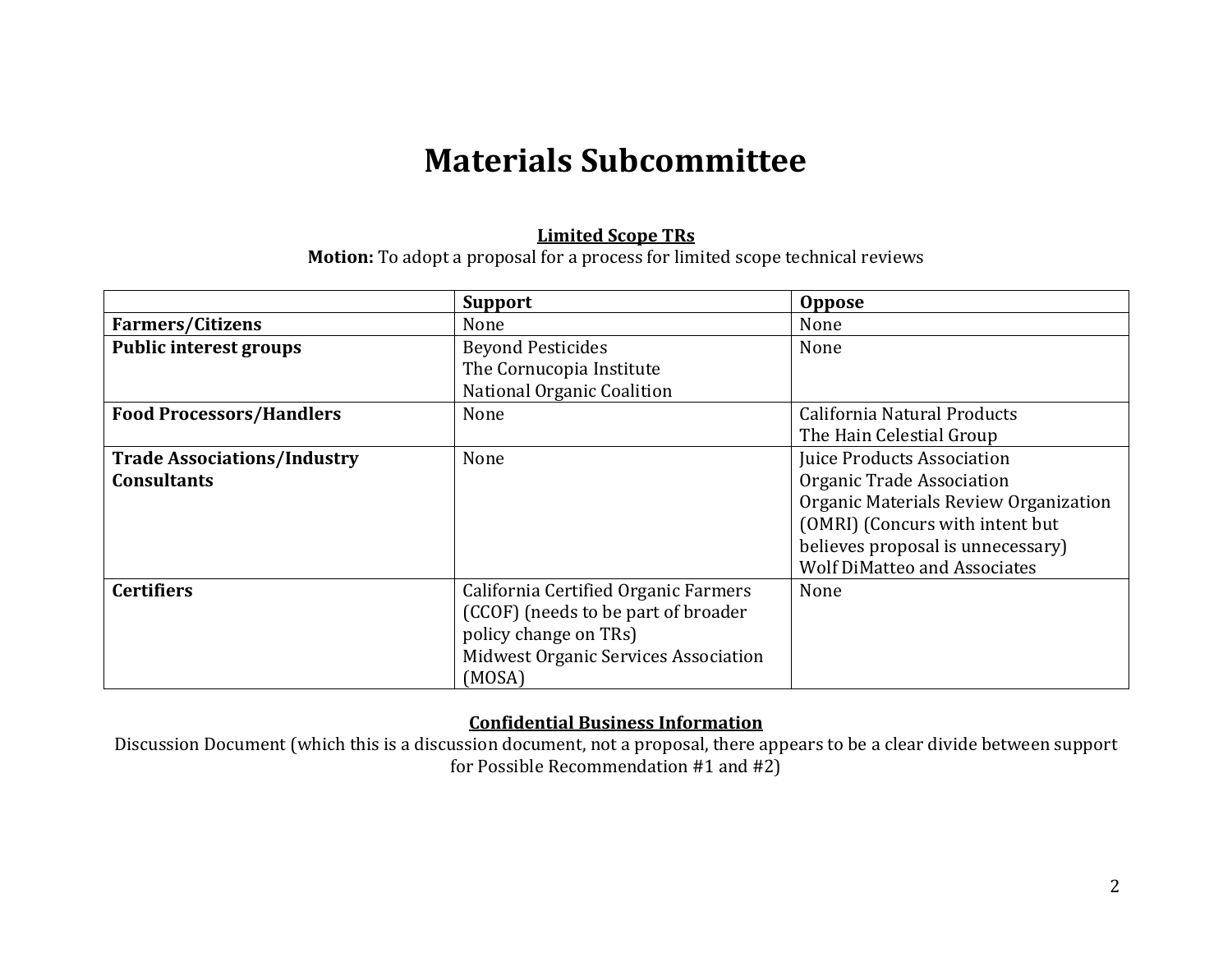|                                    | <b>Possible Recommendation #1</b> | <b>Possible Recommendation #2 (allow</b> |
|------------------------------------|-----------------------------------|------------------------------------------|
|                                    |                                   | CBI)                                     |
| <b>Farmers/Citizens</b>            | None                              | None                                     |
| <b>Public interest groups</b>      | <b>Beyond Pesticides</b>          | None                                     |
|                                    | Cornucopia                        |                                          |
|                                    | National Organic Coalition        |                                          |
| <b>Food Processors/Handlers</b>    | None                              | <b>Smucker Natural Foods</b>             |
| <b>Trade Associations/Industry</b> | None                              | Juice Products Association               |
| <b>Consultants</b>                 |                                   | Organic Trade Association                |
|                                    |                                   | <b>Wolf DiMatteo and Associates</b>      |
| <b>Certifiers</b>                  | None                              | Midwest Organic Services Association     |
|                                    |                                   | (MOSA)                                   |

# **Policy Development Subcommittee**

## **Public Communications Proposal**

**Motion:** To adopt a year-round online mechanism for public communication

|                                 | <b>Support</b>                | <b>Oppose</b> |
|---------------------------------|-------------------------------|---------------|
| <b>Farmers/Citizens</b>         | None                          | None          |
| Public interest groups          | <b>Beyond Pesticides</b>      | None          |
|                                 | <b>Center for Food Safety</b> |               |
|                                 | Cornucopia                    |               |
|                                 | National Organic Coalition    |               |
|                                 | Food and Water Watch          |               |
| <b>Food Processors/Handlers</b> | None                          | None          |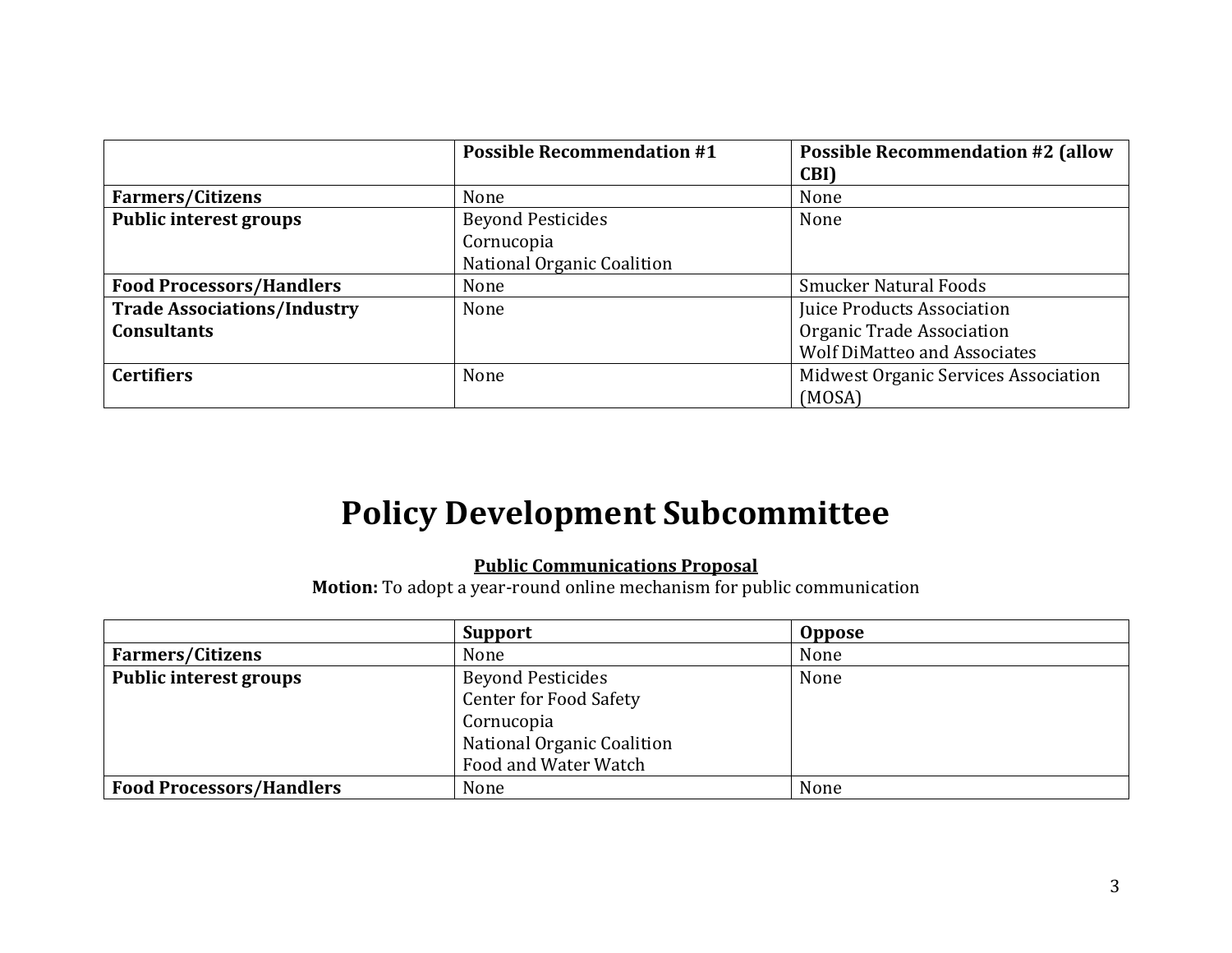| Trade Associations | None                                 | None |
|--------------------|--------------------------------------|------|
| <b>Certifiers</b>  | California Certified Organic Farmers | None |
|                    | (CCOF)                               |      |

# **Livestock Subcommittee**

**Pet Food Amino Acids Motion:** To add synthetic amino acids to the National List §205.603 **Petitioned by:** Pet Food Institute **Purpose:** nutritional supplement for pets

|                               | <b>Support</b>                              | <b>Oppose</b>                 |
|-------------------------------|---------------------------------------------|-------------------------------|
| <b>Farmers/Citizens</b>       | None                                        | None                          |
| <b>Public interest groups</b> | None                                        | The Cornucopia Institute      |
|                               |                                             | (oppose all AAs)              |
|                               |                                             | Beyond Pesticides (oppose all |
|                               |                                             | [ <b>AAS</b> ]                |
| Handlers/Manufacturers        | Castor and Pollux Pet Works (allow taurine, | None                          |
|                               | methionine, lysine, threonine)              |                               |
| <b>Trade Associations</b>     | Pet Food Institute (allow all AAs)          | None                          |
|                               | Organic Trade Association(allow all AAs)    |                               |
| <b>Certifiers</b>             | California Certified Organic Farmers (CCOF) | None                          |
|                               | (allow only taurine)                        |                               |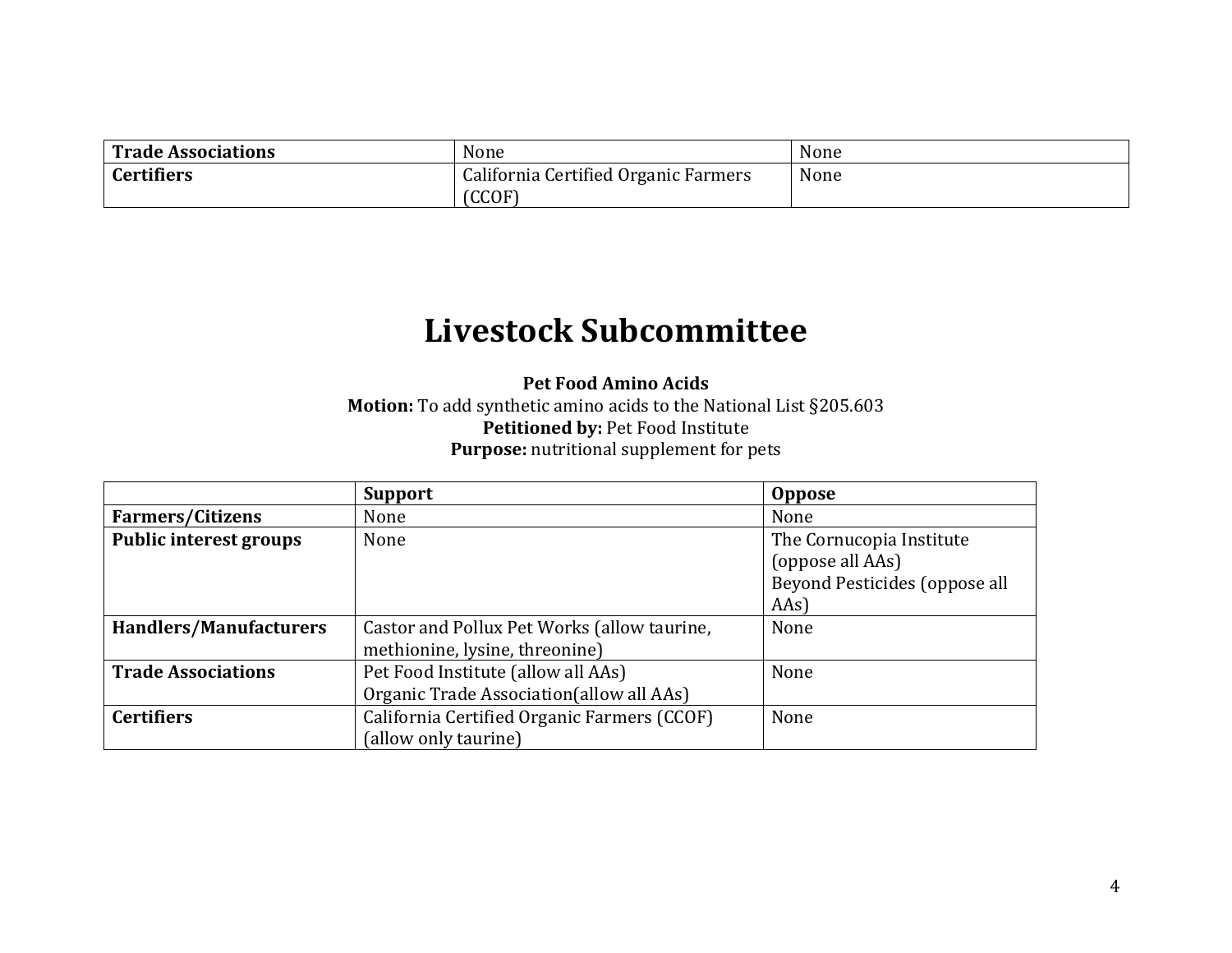# **Crops Subcommittee**

### **Tetracycline**

**Motion:** To remove the expiration date of October 21, 2014 for oxytetracycline and replace that with a new expiration date of October 21, 2016. **Petitioned by:** Washington State Horticultural Association **Purpose:** Antibiotic to control *Erwinia amylovora* (fire blight) on apples and pears.

|                               | <b>Support</b>                          | <b>Oppose</b>                          |
|-------------------------------|-----------------------------------------|----------------------------------------|
| <b>Consumers</b>              | 6                                       | 260 (on www.regulations.gov)           |
|                               |                                         | <b>Center for Food Safety Petition</b> |
|                               |                                         | (24,545 consumers opposed)             |
|                               |                                         | <b>Organic Consumers Association</b>   |
|                               |                                         | (24,016 consumers opposed)             |
|                               |                                         | Food and Water Watch (6,544            |
|                               |                                         | consumers opposed)                     |
|                               |                                         |                                        |
| <b>Farmers</b>                | 11                                      | $\overline{2}$                         |
| <b>Packinghouses</b>          | Blue Bird (retain in sunset)            | None                                   |
| <b>Public interest groups</b> | National Organic Coalition (extend with | <b>Beyond Pesticides</b>               |
|                               | restrictions)                           | <b>Consumers Union</b>                 |
|                               |                                         | Center for Environmental Health        |
|                               |                                         | <b>Center for Food Safety</b>          |
|                               |                                         | The Cornucopia Institute               |
|                               |                                         | Food and Water Watch                   |
|                               |                                         | Johns Hopkins Center for a Livable     |
|                               |                                         | Future, Bloomberg School of            |
|                               |                                         | <b>Public Health</b>                   |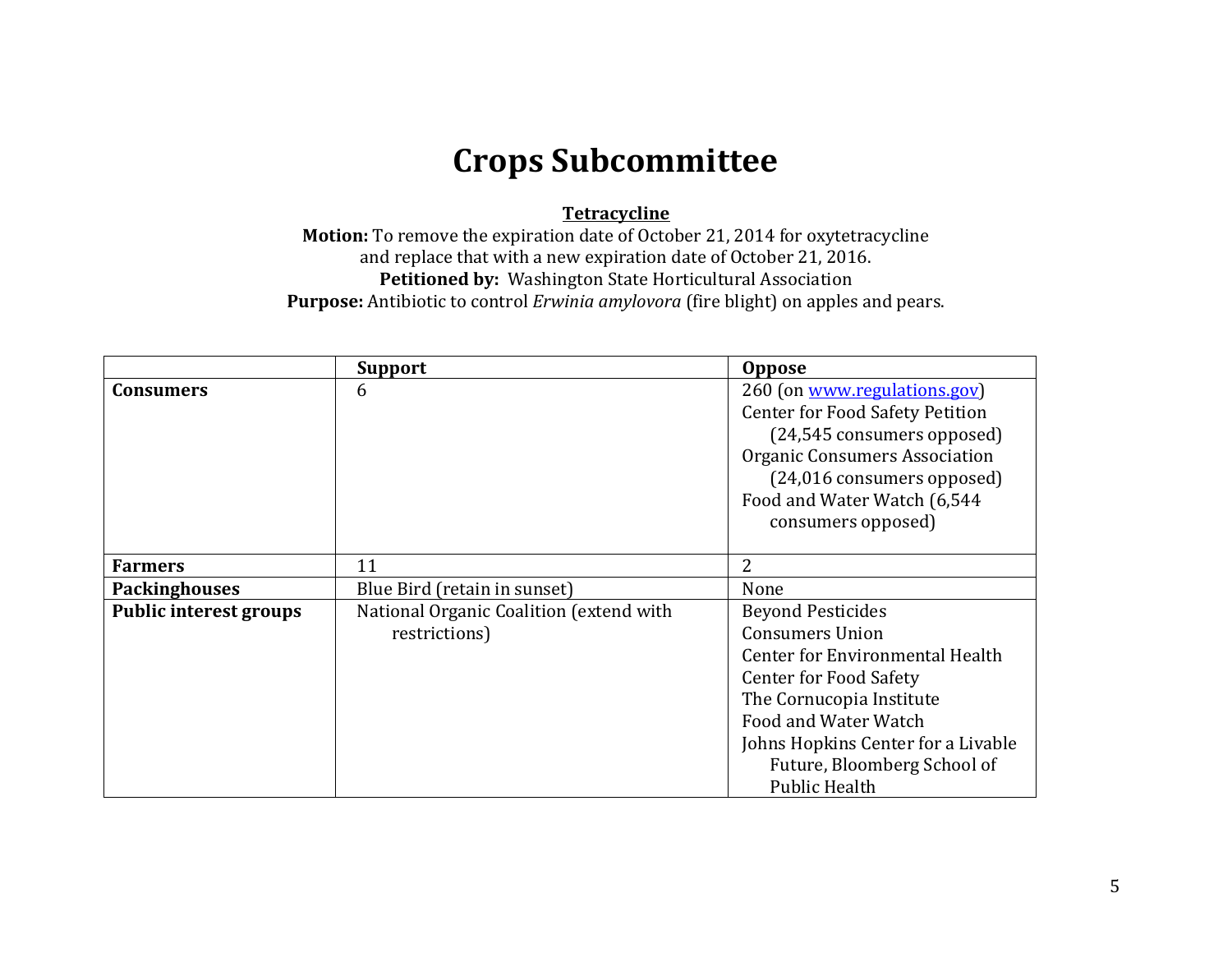|                                |                                              | <b>Organic Consumers Association</b> |
|--------------------------------|----------------------------------------------|--------------------------------------|
|                                |                                              | Public Employees for                 |
|                                |                                              | <b>Environmental Responsibility</b>  |
|                                |                                              | (PEER)                               |
| <b>Distributors, Retailers</b> | CF Fresh, Inc. (extend until 2016)           | <b>PCC Natural Markets</b>           |
|                                | Co-op Partners Warehouse (extend until       |                                      |
|                                | 2016)                                        |                                      |
|                                | Charlie's Produce (extend until 2017)        |                                      |
|                                | UNFI (extend until 2017)                     |                                      |
|                                | Organically Grown Company (extend,           |                                      |
|                                | centrist)                                    |                                      |
|                                | Veritable Vegetable (extend until 2016)      |                                      |
| <b>Food Processors</b>         | The Hain Celestial Group (extend until 2017) |                                      |
|                                | California Natural Products (extend until    |                                      |
|                                | 2017)                                        |                                      |
|                                | SunOpta Food Solutions and Tradin USA        |                                      |
|                                | (extend until 2017)                          |                                      |
| <b>Trade</b>                   | Juice Products Association (extend until     | Northeast Organic Dairy Producers    |
| <b>Associations/Industry</b>   | 2016)                                        | Alliance                             |
| <b>Consultants</b>             | Northwest Horticultural Council (return to   |                                      |
|                                | sunset) Organic Trade Association            |                                      |
|                                | (extend until 2017, not 2016)                |                                      |
|                                | Organic Tree Fruit Association (extend with  |                                      |
|                                | restrictions)                                |                                      |
|                                | Organic Produce Wholesalers Coalition        |                                      |
|                                | (extend until 2016 or 2017)                  |                                      |
|                                | Tilth Producers of Washington (extend until  |                                      |
|                                | 2016 or 2017)                                |                                      |
|                                | Wolf, DiMatteo + Associates (extend until    |                                      |
|                                | 2017)                                        |                                      |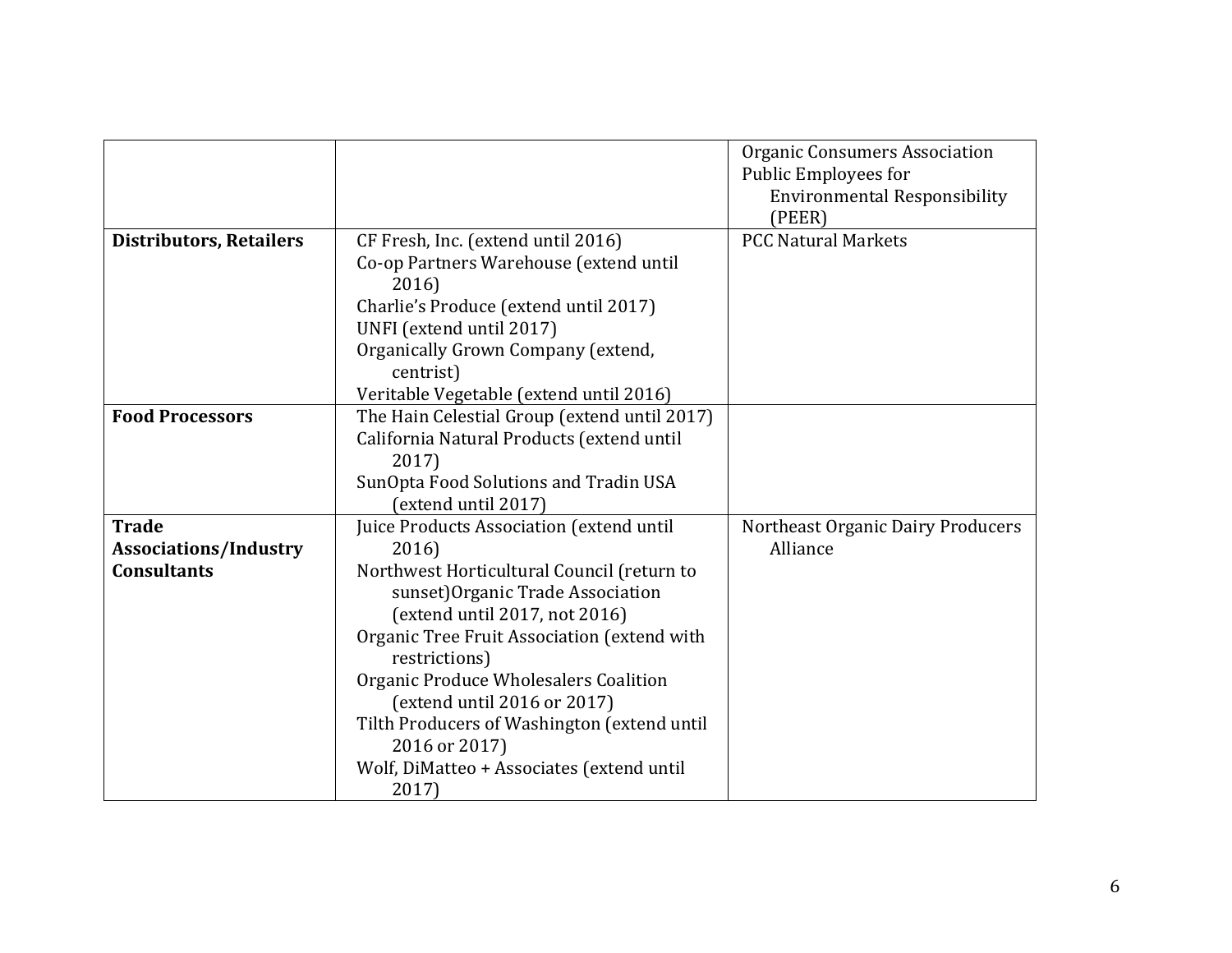| <b>Certifiers</b> | Accredited Certifiers Association (extend<br>until 2016)<br>California Certified Organic Farmers (extend<br>until 2016, 2017 or 2020) |  |
|-------------------|---------------------------------------------------------------------------------------------------------------------------------------|--|
|                   | Oregon Tilth Certified Organic (OTCO)<br>(extend until 2016)                                                                          |  |
|                   | WSDA Organic Advisory Board (extend until<br>2016)                                                                                    |  |

Notes:

- 1. Commenters that favored the "centrist" proposal presented by NOC (allow a short extension with a use annotation) are listed as being in support of an extension.
- 2. Commenters who favored an extension offered varying comments on how long the extension should last, as noted in parentheses.
- 3. The original petition requested a removal of the expiration date and a return to the sunset process.

### **Polyoxin D Zinc Salt Motion:** To add polyoxin D zinc salt to the National List §205.601 **Petitioned by:** Kaken Pharmaceutical Co. Ltd. **Purpose:** Fungicide

|                                       | <b>Support</b>                 | <b>Oppose</b>                     |
|---------------------------------------|--------------------------------|-----------------------------------|
| <b>Farmers/Citizens</b>               | ' farmers/citizens             | 182 citizens                      |
| <b>Public interest groups</b>         | None                           | <b>Beyond Pesticides</b>          |
|                                       |                                | <b>Center for Food Safety</b>     |
|                                       |                                | The Cornucopia Institute          |
|                                       |                                | <b>National Organic Coalition</b> |
| <b>Food Processors/Handlers</b>       | None                           | None                              |
| <b>Ingredient Suppliers/Materials</b> | Kaken Pharmaceutical Co., Ltd. | None                              |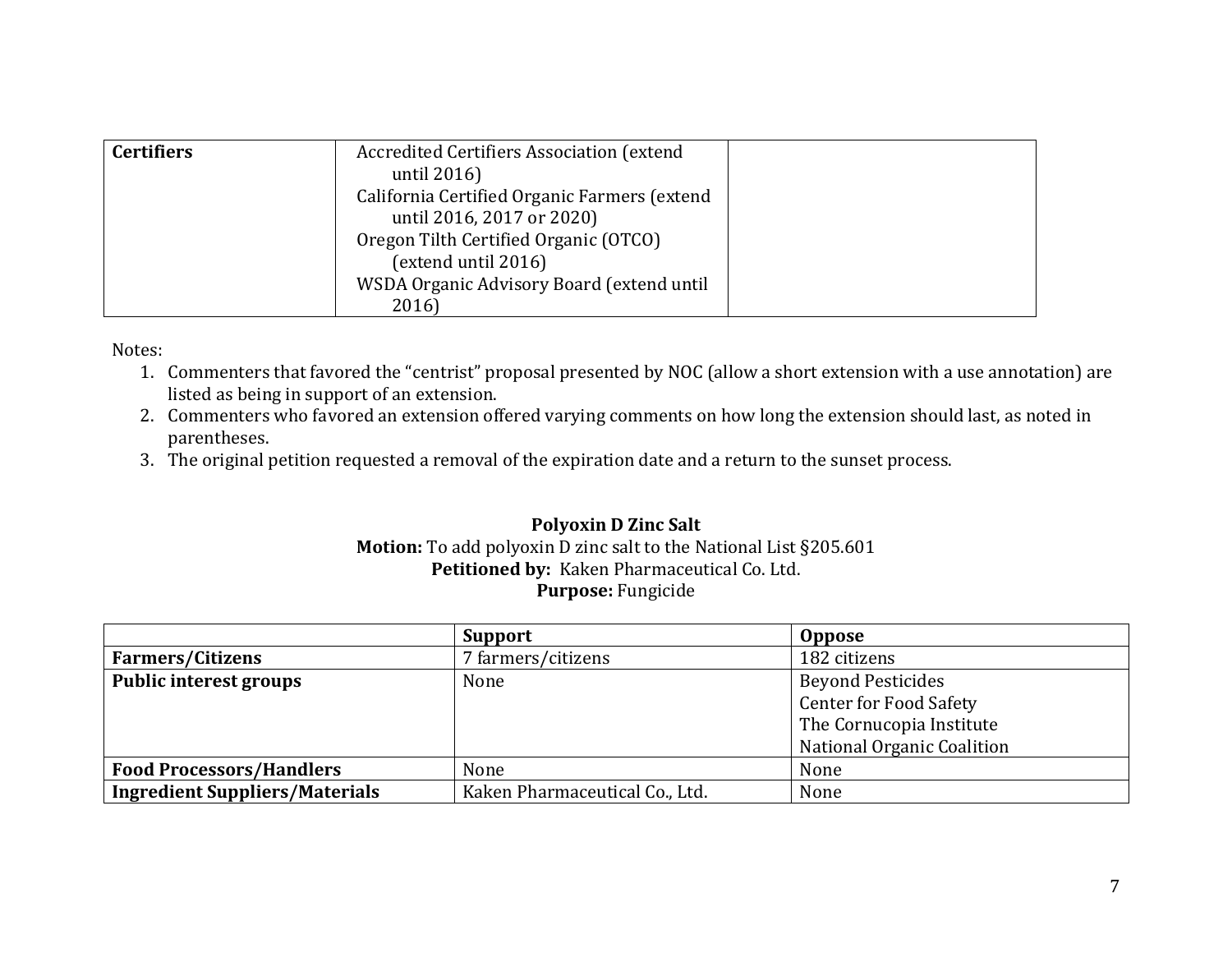| <b>Manufacturers</b>               | (manufacturer), submitted by Conn & |      |
|------------------------------------|-------------------------------------|------|
|                                    | Smith, Inc. * (consultants)         |      |
|                                    | Certis USA (marketer)               |      |
| <b>Trade Associations/Industry</b> | Frank Sances (Alliance Farm Group,  | None |
| <b>Consultants</b>                 | Pacific Ag Group)                   |      |
|                                    | Gary Cloud, GLC Consulting LLC      |      |
| <b>Researchers</b>                 | Anthony Keinath, Clemson University | None |
|                                    | James Adaskaveg, University of      |      |
|                                    | California - Riverside              |      |
| <b>Certifiers</b>                  | None                                | None |

**\*** Conn & Smith, Inc. is a consulting firm for *Pesticide Regulatory Services*

### **Indole-3-butyric acid (IBA) Motion:** To add Indole-3-butyric acid (IBA) to the National List §205.601 **Petitioned by:** Hortus USA Corp. **Purpose:** Plant hormone to stimulate formation of adventitious roots.

|                                      | <b>Support</b>    | <b>Oppose</b>                     |
|--------------------------------------|-------------------|-----------------------------------|
| <b>Farmers/Citizens</b>              | None              | 170 citizens                      |
| <b>Public interest groups</b>        | None              | <b>Beyond Pesticides</b>          |
|                                      |                   | The Cornucopia Institute          |
|                                      |                   | <b>National Organic Coalition</b> |
| <b>Food Processors/Handlers</b>      | None              | None                              |
| <b>Ingredient Suppliers/Material</b> | <b>Hortus USA</b> |                                   |
| <b>Manufacturers</b>                 |                   |                                   |
| <b>Trade Associations/Industry</b>   | None              | None                              |
| <b>Consultants</b>                   |                   |                                   |
| <b>Certifiers</b>                    | None              | None                              |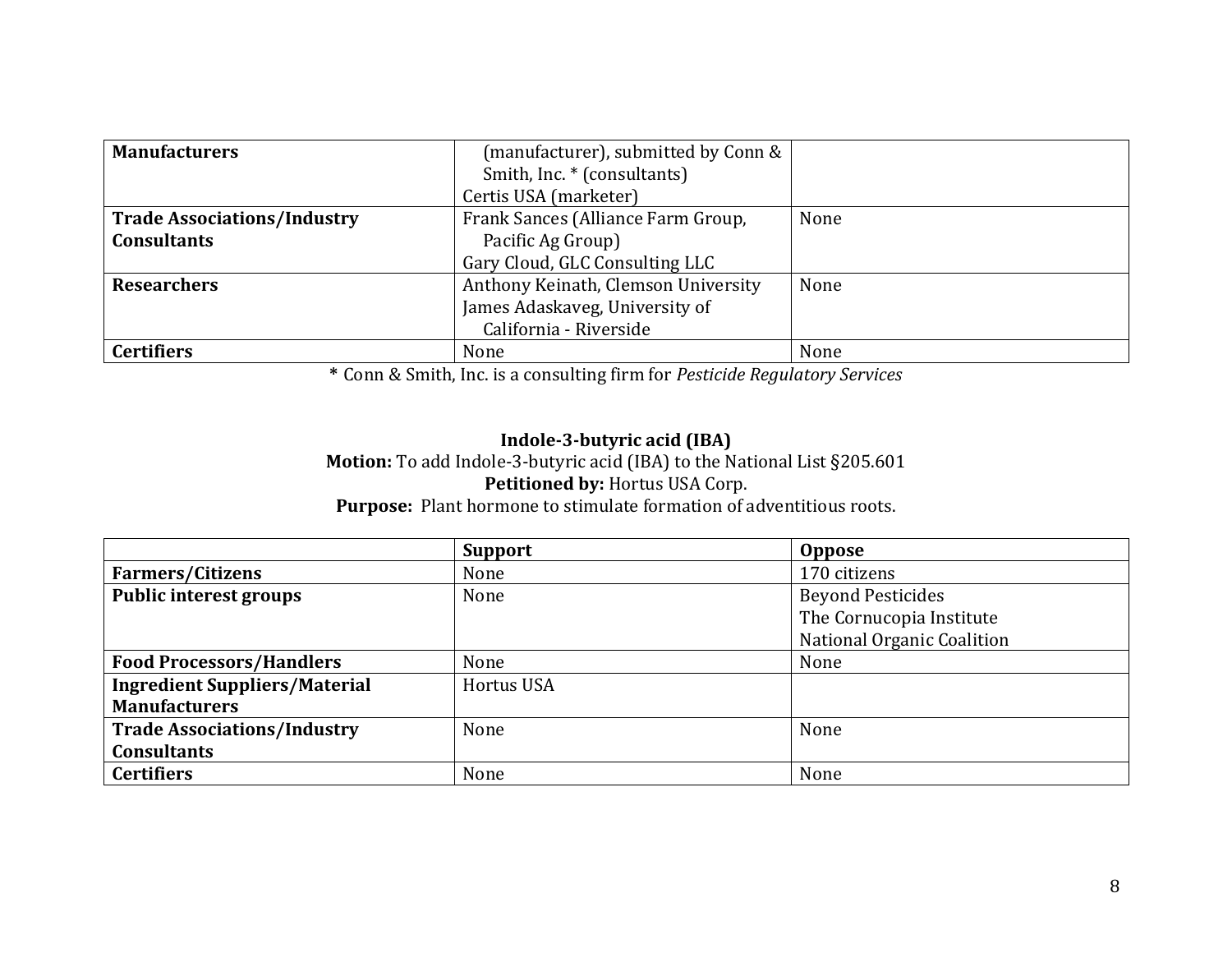# **Handling Subcommittee**

#### **Sulfuric Acid**

**Motion:** To add to the National List 205.605 **Petitioned by:** Marinova**/ Purpose:** pH adjuster for fucoidan processing

|                                      | <b>Support</b>        | <b>Oppose</b>                     |
|--------------------------------------|-----------------------|-----------------------------------|
| <b>Farmers/Citizens</b>              | None                  | None                              |
| <b>Public interest groups</b>        | None                  | <b>Beyond Pesticides</b>          |
|                                      |                       | The Cornucopia Institute          |
|                                      |                       | <b>National Organic Coalition</b> |
| <b>Food Processors/Handlers</b>      | None                  | Nature's Path                     |
| <b>Ingredient Suppliers/Material</b> | Marinova (petitioner) | None                              |
| <b>Manufacturers</b>                 |                       |                                   |
| <b>Trade Associations/Industry</b>   | <b>Richard Theuer</b> | None                              |
| <b>Consultants</b>                   |                       |                                   |
| <b>Retailers</b>                     | None                  | <b>PCC Natural Markets</b>        |
| <b>Certifiers</b>                    | None                  | None                              |

#### **Barley Betafiber**

**Motion:** To add to the National List 205.606

**Petitioned:** Cargill **/ Purpose:** added nutrient/health claim

|                                 | <b>Support</b> | <b>Oppose</b>                                                                |
|---------------------------------|----------------|------------------------------------------------------------------------------|
| <b>Farmers/Citizens</b>         | None           | 1,300 public comments oppose<br>conventional ingredients in organic<br>foods |
|                                 |                |                                                                              |
| Public interest groups          | None           | <b>Beyond Pesticides</b>                                                     |
|                                 |                | The Cornucopia Institute                                                     |
|                                 |                | National Organic Coalition                                                   |
| <b>Food Processors/Handlers</b> | None           | Nature's Path                                                                |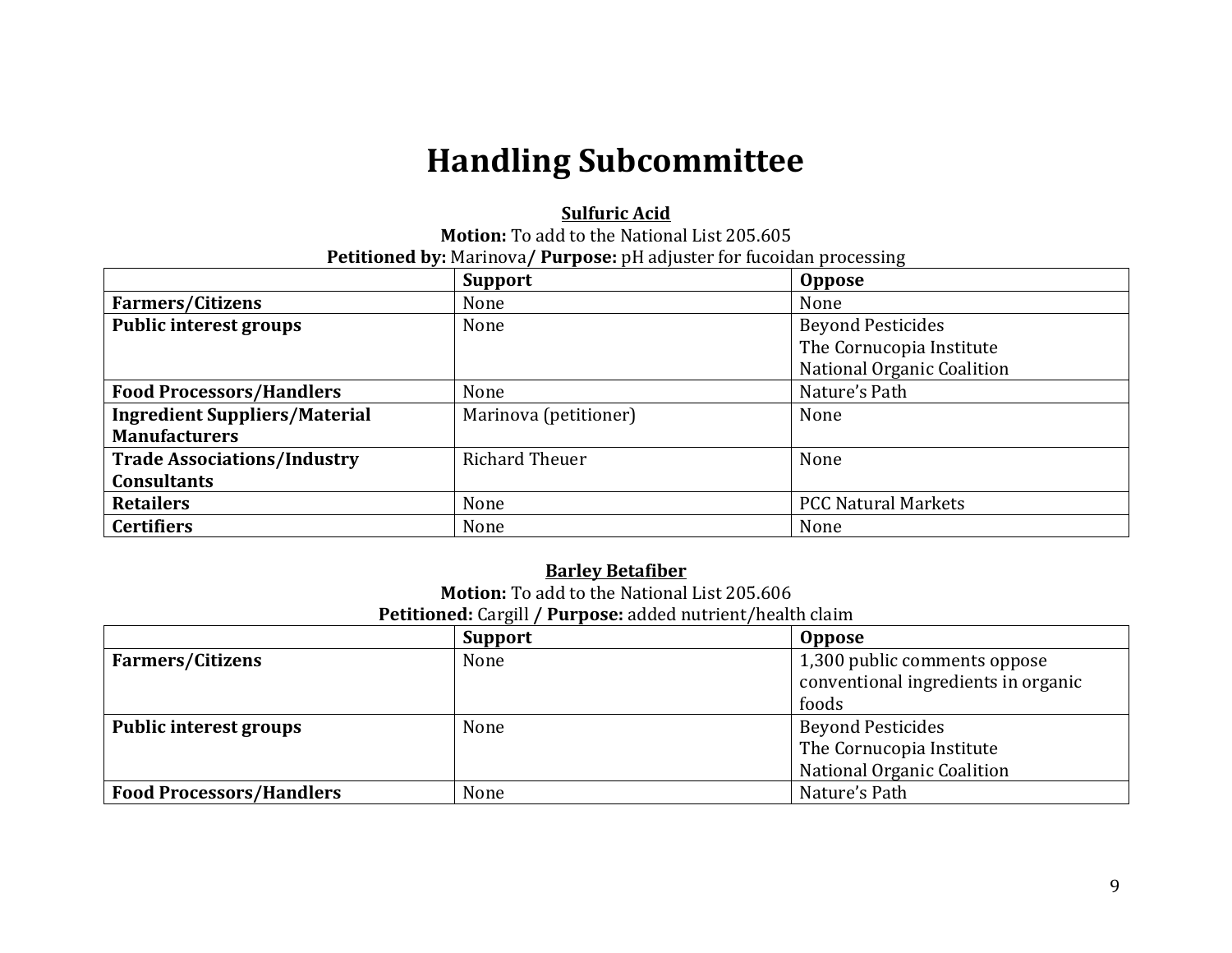| Ingredient Suppliers/Material<br><b>Manufacturers</b> | Cargill (petitioner – no written<br>comment submitted) | None |
|-------------------------------------------------------|--------------------------------------------------------|------|
| Trade Associations/Industry                           | None                                                   | None |
| <b>Consultants</b>                                    |                                                        |      |
| <b>Retailers</b>                                      | None                                                   | None |
| <b>Certifiers</b>                                     | None                                                   | None |

### **Sugar Beet Fiber**

**Motion:** To add to the National List 205.606 as an added nutrient (fiber) **Petitioned**: Nordic Sugar **/ Purpose:** primary purpose: added nutrient/health claim

|                                      | <b>Support</b>            | Oppose                              |
|--------------------------------------|---------------------------|-------------------------------------|
| <b>Farmers/Citizens</b>              | None                      | 1,300 public comments oppose        |
|                                      |                           | conventional ingredients in organic |
|                                      |                           | foods                               |
| <b>Public interest groups</b>        | None                      | <b>Beyond Pesticides</b>            |
|                                      |                           | <b>Center for Food Safety</b>       |
|                                      |                           | The Cornucopia Institute            |
|                                      |                           | Food and Water Watch                |
|                                      |                           | National Organic Coalition          |
| <b>Food Processors/Handlers</b>      | None                      | Nature's Path                       |
| <b>Ingredient Suppliers/Material</b> | Nordic Sugar (petitioner) | None                                |
| <b>Manufacturers</b>                 |                           |                                     |
| <b>Trade Associations/Industry</b>   | None                      | None                                |
| <b>Consultants</b>                   |                           |                                     |
| <b>Retailers</b>                     | None                      | None                                |
| <b>Certifiers</b>                    | None                      | None                                |

### **DBDMH**

**Motion:** To add to the National List 205.605 **Petitioned:** Albemarle Corporation/ **Purpose:** antimicrobial in slaughterhouses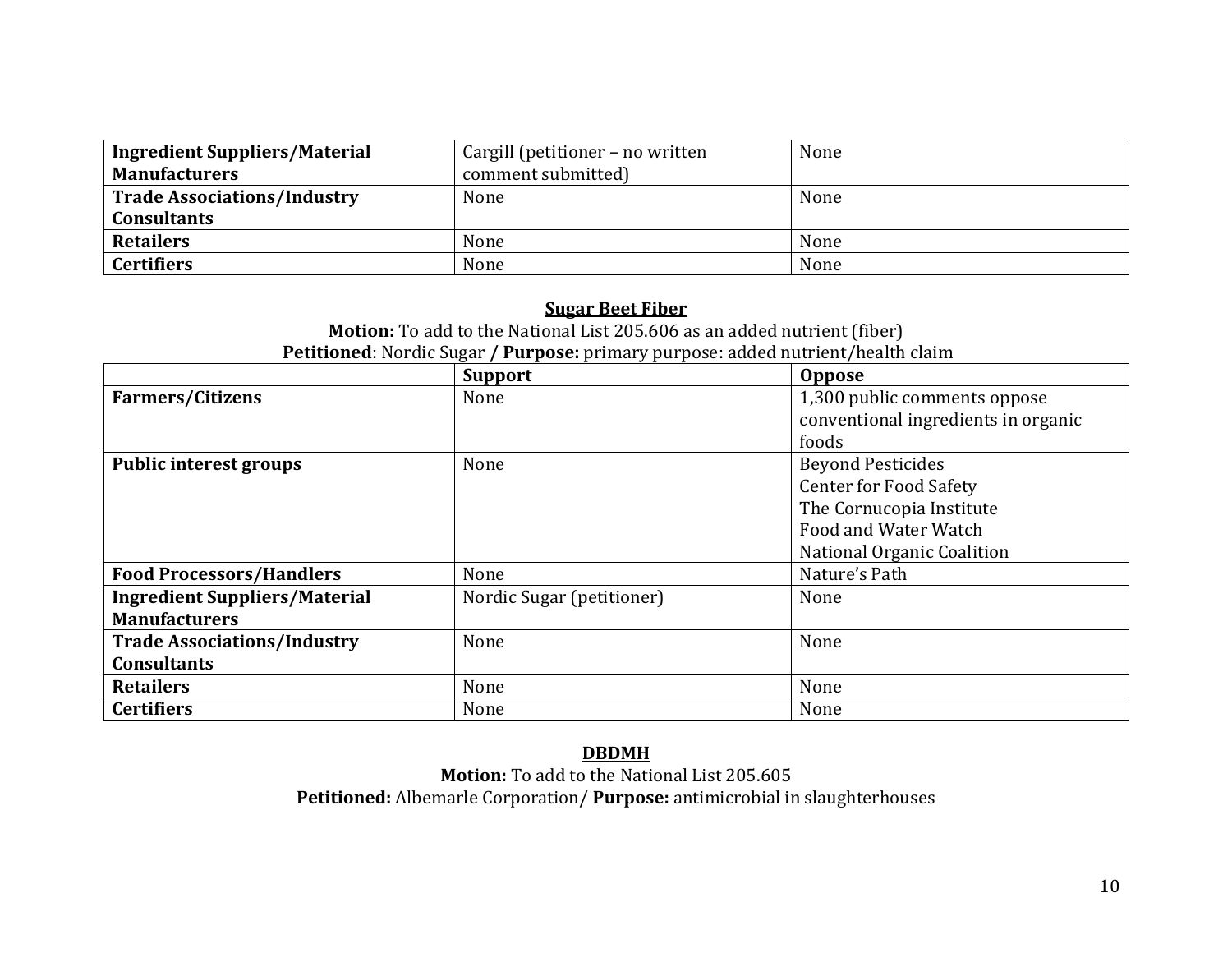|                                      | <b>Support</b>                     | <b>Oppose</b>                            |
|--------------------------------------|------------------------------------|------------------------------------------|
| <b>Farmers/Citizens</b>              | None                               | 140 citizen comments specifically reject |
|                                      |                                    | DBDMH; 1,300 comments reject the use     |
|                                      |                                    | of dangerous chemicals in organic        |
|                                      |                                    | processing                               |
| <b>Public interest groups</b>        | None                               | <b>Beyond Pesticides</b>                 |
|                                      |                                    | The Cornucopia Institute                 |
|                                      |                                    | <b>National Organic Coalition</b>        |
| <b>Food Processors/Handlers</b>      | None                               | Nature's Path                            |
|                                      |                                    | Nourish Organic Market and Deli          |
| <b>Ingredient Suppliers/Material</b> | Albemarle Corporation (petitioner) | None                                     |
| <b>Manufacturers</b>                 |                                    |                                          |
| <b>Trade Associations/Industry</b>   | None                               | None                                     |
| <b>Consultants</b>                   |                                    |                                          |
| <b>Retailers</b>                     | None                               | None                                     |
| <b>Certifiers</b>                    | None                               | None                                     |

### **"Auxiliary"/Other Ingredients**

**Motion:** To adopt the Handling Subcommittee's proposal for auxiliary/other ingredients

|                                      | <b>Support</b>       | <b>Oppose</b>                 | Table the proposal       |
|--------------------------------------|----------------------|-------------------------------|--------------------------|
| <b>Farmers/Citizens</b>              | None                 | 1,300 public comments         | None                     |
| <b>Public interest groups</b>        | None                 | <b>Beyond Pesticides</b>      | None                     |
|                                      |                      | <b>Center for Food Safety</b> |                          |
|                                      |                      | The Cornucopia Institute      |                          |
|                                      |                      | National Organic Coalition    |                          |
| <b>Food Processors/Handlers</b>      | Organic Valley/CROPP | Nature's Path                 | California Natural       |
|                                      | Stonyfield           |                               | Products                 |
|                                      |                      |                               | The Hain Celestial Group |
| <b>Ingredient Suppliers/Material</b> | None                 | None                          | None                     |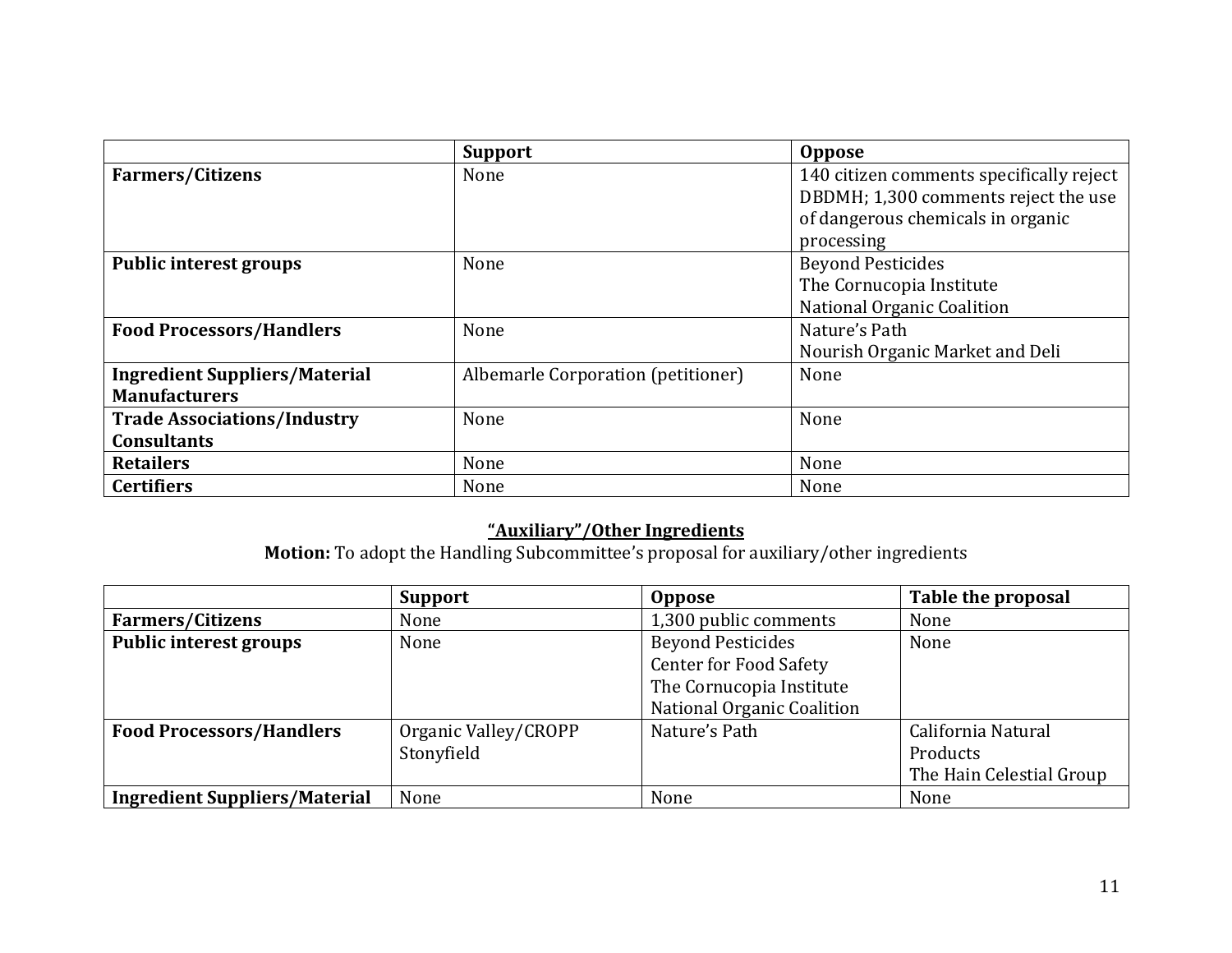| <b>Manufacturers</b>               |                              |      |      |
|------------------------------------|------------------------------|------|------|
| <b>Trade Associations/Industry</b> | Organic Trade Association    | None | None |
| <b>Consultants</b>                 | (OTA)                        |      |      |
|                                    | Organic Materials Review     |      |      |
|                                    | Institute (OMRI)             |      |      |
|                                    | <b>Wolf DiMatteo</b>         |      |      |
| <b>Certifiers</b>                  | <b>Accredited Certifiers</b> | None | None |
|                                    | Association (ACA)            |      |      |
|                                    | Midwest Organic Services     |      |      |
|                                    | Assocation (MOSA)            |      |      |
|                                    | Oregon Tilth (OTCO)          |      |      |
|                                    | Pennsylvania Certified       |      |      |
|                                    | Organic (PCO)                |      |      |

# **Certification, Accreditation and Compliance Subcommittee**

### **Calculating Organic Percentage**

**Motion:** To accept and move forward the proposal on calculating percentage of organic ingredients in multi-ingredient products as amended.

|                                       | <b>Support</b>                    | <b>Oppose</b> |
|---------------------------------------|-----------------------------------|---------------|
| <b>Farmers/Citizens</b>               | None                              | None          |
| <b>Public interest groups</b>         | Beyond Pesticides (with concerns) | None          |
|                                       | The Cornucopia Institute          |               |
| <b>Food Processors/Handlers</b>       | Organic Valley/CROPP              | None          |
|                                       | Smucker                           |               |
| <b>Trade Associations/Consultants</b> | Juice Products Association        | None          |
|                                       | Organic Trade Association (with   |               |